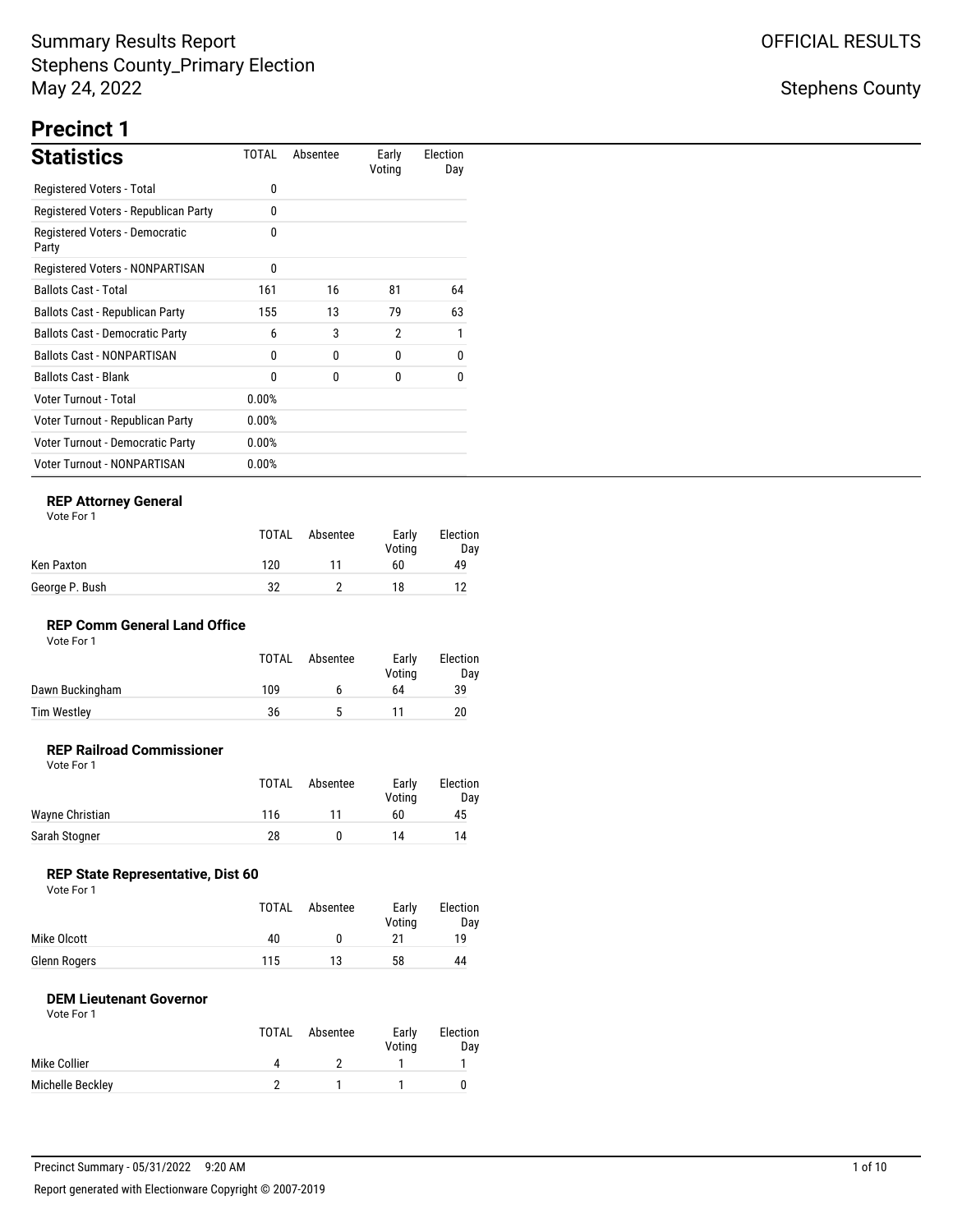| Vote For 1              |              |          |                 |                 |
|-------------------------|--------------|----------|-----------------|-----------------|
|                         | TOTAL        | Absentee | Early<br>Voting | Election<br>Day |
| Rochelle Mercedes Garza | $\mathbf{h}$ |          |                 |                 |
| Joe Jaworski            |              |          |                 |                 |

## **DEM Comptroller of Public Accounts**

Vote For 1

|                  | <b>TOTAL</b> | Absentee | Early<br>Voting | Election<br>Day |
|------------------|--------------|----------|-----------------|-----------------|
| Janet T. Dudding | 4            |          |                 |                 |
| Angel Luis Vega  |              |          |                 |                 |

### **DEM Comm General Land Office** Vote For 1

|                      | TOTAL | Absentee | Early<br>Voting | Election<br>Day |
|----------------------|-------|----------|-----------------|-----------------|
| Jay Kleberg          |       |          |                 |                 |
| Sandragrace Martinez |       |          |                 |                 |

OFFICIAL RESULTS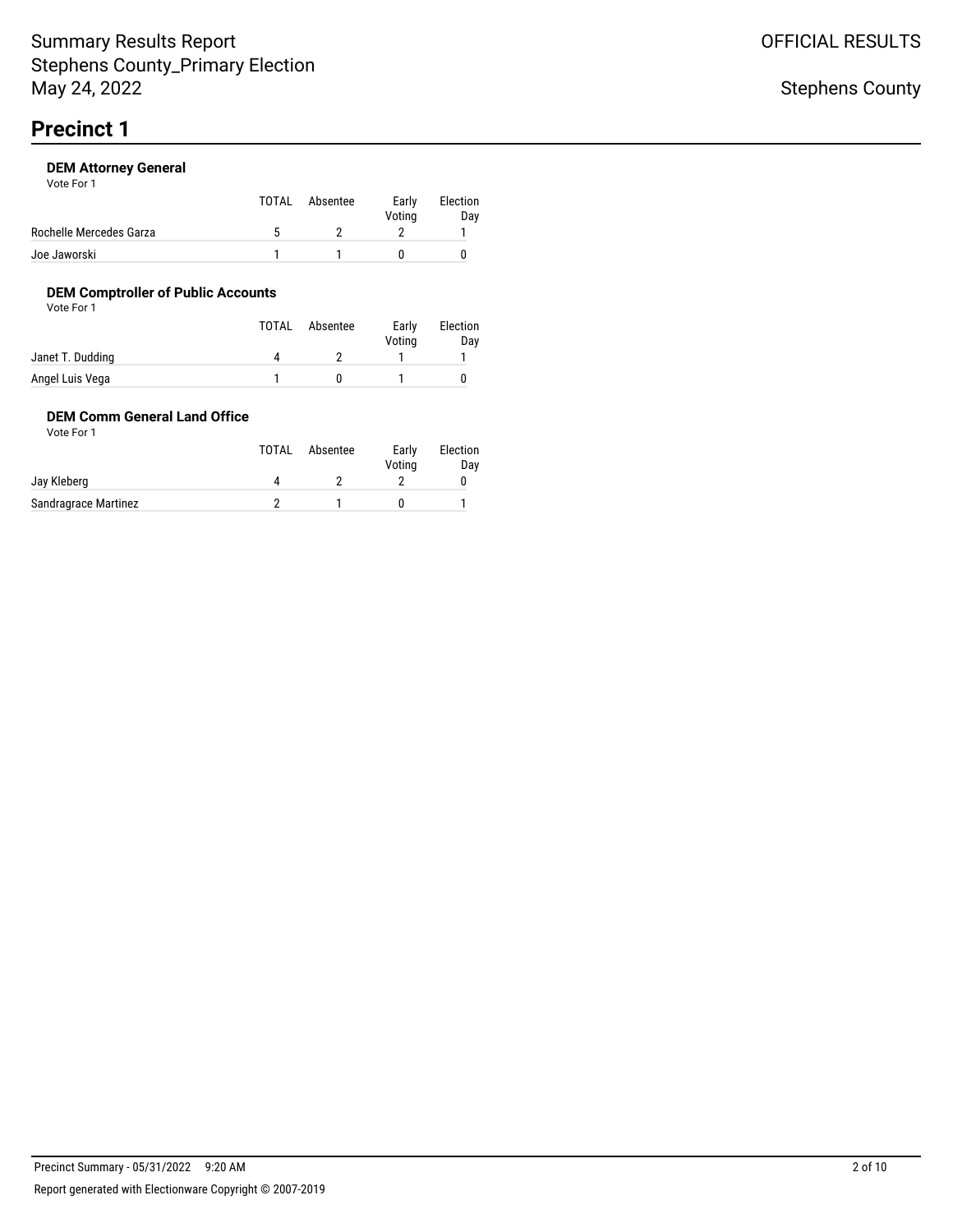## Stephens County

# **Precinct 2**

| <b>Statistics</b>                       | TOTAL    | Absentee | Early<br>Voting | Election<br>Day |
|-----------------------------------------|----------|----------|-----------------|-----------------|
| Registered Voters - Total               | 0        |          |                 |                 |
| Registered Voters - Republican Party    | 0        |          |                 |                 |
| Registered Voters - Democratic<br>Party | 0        |          |                 |                 |
| Registered Voters - NONPARTISAN         | 0        |          |                 |                 |
| <b>Ballots Cast - Total</b>             | 343      | 31       | 146             | 166             |
| Ballots Cast - Republican Party         | 338      | 29       | 145             | 164             |
| <b>Ballots Cast - Democratic Party</b>  | 5        | 2        | 1               | 2               |
| <b>Ballots Cast - NONPARTISAN</b>       | 0        | 0        | 0               | 0               |
| <b>Ballots Cast - Blank</b>             | 1        | 1        | $\theta$        | 0               |
| Voter Turnout - Total                   | 0.00%    |          |                 |                 |
| Voter Turnout - Republican Party        | 0.00%    |          |                 |                 |
| Voter Turnout - Democratic Party        | $0.00\%$ |          |                 |                 |
| <b>Voter Turnout - NONPARTISAN</b>      | 0.00%    |          |                 |                 |

### **REP Attorney General**

| Vote For |  |
|----------|--|
|          |  |

|                | TOTAL | Absentee | Early<br>Votina | Election<br>Dav |
|----------------|-------|----------|-----------------|-----------------|
| Ken Paxton     | 254   | 22       | 110             | 122             |
| George P. Bush | 77    |          | 29              | 41              |

## **REP Comm General Land Office**

|                 | <b>TOTAL</b> | Absentee | Early<br>Votina | Election<br>Dav |
|-----------------|--------------|----------|-----------------|-----------------|
| Dawn Buckingham | 211          | 18       | Q1              | 102             |
| Tim Westley     | 97           | 10       | 35              | 52              |

#### **REP Railroad Commissioner** Vote For 1

|                 | <b>TOTAL</b> | Absentee | Early<br>Votina | Election<br>Dav |
|-----------------|--------------|----------|-----------------|-----------------|
| Wayne Christian | 256          | 20       | 113             | 123             |
| Sarah Stogner   | 58           |          | 21              | 30              |

## **REP State Representative, Dist 60**

| Vote For 1 |  |  |
|------------|--|--|
|------------|--|--|

|              | TOTAL | Absentee | Early<br>Votina | Election<br>Day |
|--------------|-------|----------|-----------------|-----------------|
| Mike Olcott  | 93    |          |                 | 47              |
| Glenn Rogers | 242   | 20       | 107             | 115             |

### **DEM Lieutenant Governor**

|                  | TOTAL     | Absentee | Early<br>Voting | Election<br>Day |
|------------------|-----------|----------|-----------------|-----------------|
| Mike Collier     | $\Lambda$ |          |                 |                 |
| Michelle Beckley |           |          |                 |                 |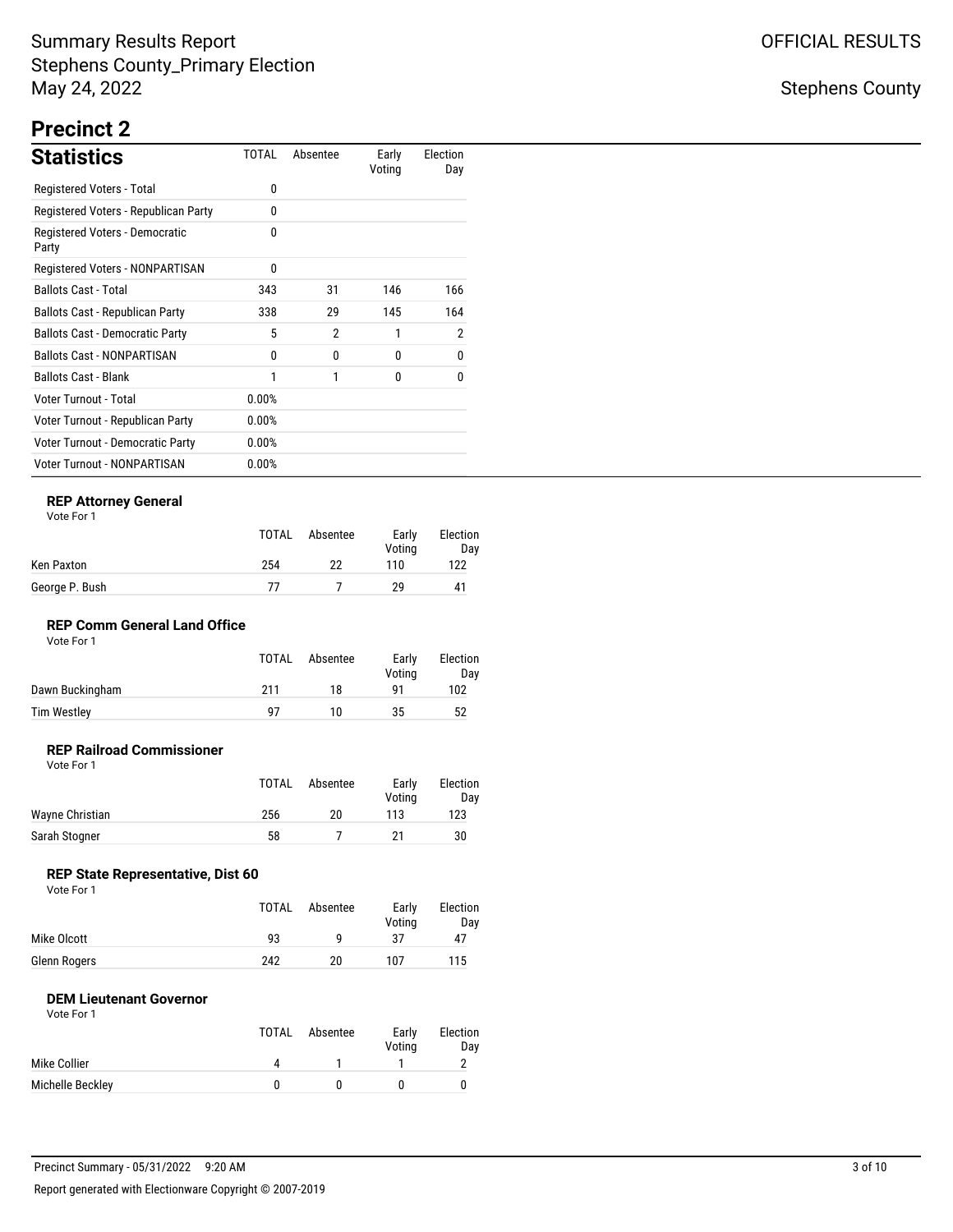| Vote For 1              |       |          |                 |                 |
|-------------------------|-------|----------|-----------------|-----------------|
|                         | TOTAL | Absentee | Early<br>Voting | Election<br>Day |
| Rochelle Mercedes Garza |       |          |                 |                 |
| Joe Jaworski            | ີ     |          |                 |                 |

## **DEM Comptroller of Public Accounts**

Vote For 1

|                  | TOTAL | Absentee | Early<br>Voting | Election<br>Day |
|------------------|-------|----------|-----------------|-----------------|
| Janet T. Dudding |       |          |                 |                 |
| Angel Luis Vega  |       |          |                 |                 |

### **DEM Comm General Land Office** Vote For 1

|                      | TOTAL | Absentee | Early<br>Voting | Election<br>Day |
|----------------------|-------|----------|-----------------|-----------------|
| Jay Kleberg          |       |          |                 |                 |
| Sandragrace Martinez |       |          |                 |                 |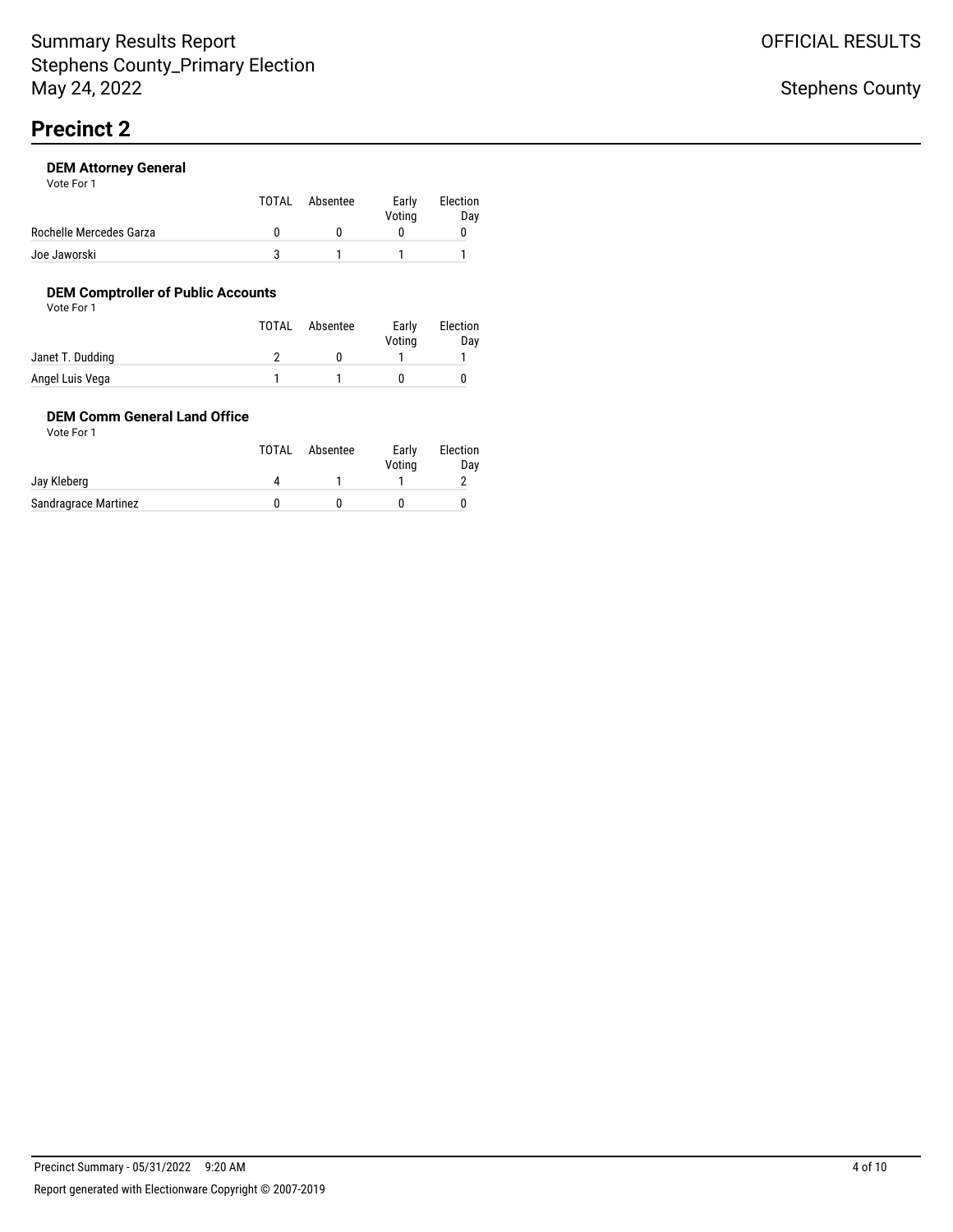## Stephens County

# **Precinct 3**

| <b>Statistics</b>                       | TOTAL    | Absentee | Early<br>Voting | Election<br>Day |
|-----------------------------------------|----------|----------|-----------------|-----------------|
| Registered Voters - Total               | 0        |          |                 |                 |
| Registered Voters - Republican Party    | 0        |          |                 |                 |
| Registered Voters - Democratic<br>Party | 0        |          |                 |                 |
| Registered Voters - NONPARTISAN         | 0        |          |                 |                 |
| <b>Ballots Cast - Total</b>             | 159      | 18       | 68              | 73              |
| Ballots Cast - Republican Party         | 155      | 18       | 66              | 71              |
| <b>Ballots Cast - Democratic Party</b>  | 4        | 0        | $\overline{2}$  | $\overline{2}$  |
| <b>Ballots Cast - NONPARTISAN</b>       | 0        | 0        | 0               | 0               |
| <b>Ballots Cast - Blank</b>             | 1        | 1        | <sup>0</sup>    | 0               |
| Voter Turnout - Total                   | 0.00%    |          |                 |                 |
| Voter Turnout - Republican Party        | 0.00%    |          |                 |                 |
| Voter Turnout - Democratic Party        | $0.00\%$ |          |                 |                 |
| <b>Voter Turnout - NONPARTISAN</b>      | 0.00%    |          |                 |                 |

### **REP Attorney General**

| Vote For |
|----------|
|----------|

|                | TOTAL | Absentee | Early<br>Votina | Election<br>Dav |
|----------------|-------|----------|-----------------|-----------------|
| Ken Paxton     | 104   | 12       | 39              | 53              |
| George P. Bush | 49    | ь        |                 |                 |

## **REP Comm General Land Office**

| Vote For 1 |  |
|------------|--|
|------------|--|

|                    | <b>TOTAL</b> | Absentee | Early<br>Votina | Election<br>Dav |
|--------------------|--------------|----------|-----------------|-----------------|
| Dawn Buckingham    | 92           |          | 40              | 41              |
| <b>Tim Westley</b> | 43           |          | 16              | 21              |

#### **REP Railroad Commissioner** Vote For 1

|                 | <b>TOTAL</b> | Absentee | Early<br>Votina | Election<br>Day |
|-----------------|--------------|----------|-----------------|-----------------|
| Wayne Christian | 109          | 12       | 49              | 48              |
| Sarah Stogner   | 33           | ъ        | 13              | 15              |

## **REP State Representative, Dist 60**

|              | TOTAL | Absentee | Early<br>Votina | Election<br>Day |
|--------------|-------|----------|-----------------|-----------------|
| Mike Olcott  | 42    |          | 15              | 23              |
| Glenn Rogers | 111   | 13       | 50              | 48              |

### **DEM Lieutenant Governor**

|                  | <b>TOTAL</b> | Absentee | Early<br>Voting | Election<br>Day |
|------------------|--------------|----------|-----------------|-----------------|
| Mike Collier     |              |          |                 |                 |
| Michelle Beckley |              |          |                 |                 |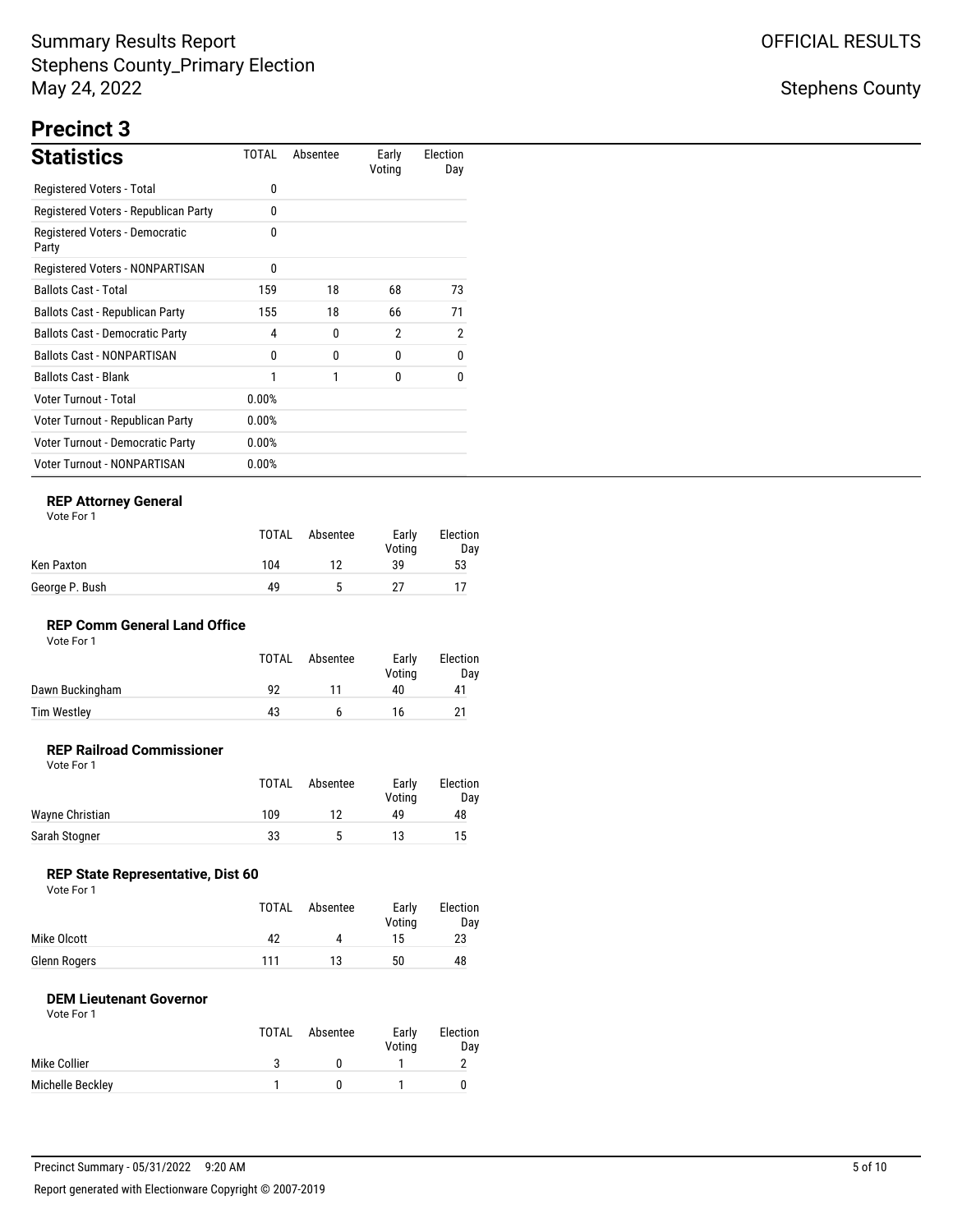| Vote For 1              |           |          |                 |                 |
|-------------------------|-----------|----------|-----------------|-----------------|
|                         | TOTAL     | Absentee | Early<br>Voting | Election<br>Day |
| Rochelle Mercedes Garza | $\Lambda$ |          |                 |                 |
| Joe Jaworski            |           |          |                 |                 |

## **DEM Comptroller of Public Accounts**

Vote For 1

|                  | TOTAL | Absentee | Early<br>Voting | Election<br>Day |
|------------------|-------|----------|-----------------|-----------------|
| Janet T. Dudding | 4     |          |                 |                 |
| Angel Luis Vega  |       |          |                 |                 |

### **DEM Comm General Land Office** Vote For 1

|                      | TOTAL | Absentee | Early<br>Voting | Election<br>Day |
|----------------------|-------|----------|-----------------|-----------------|
| Jay Kleberg          |       |          |                 |                 |
| Sandragrace Martinez |       |          |                 |                 |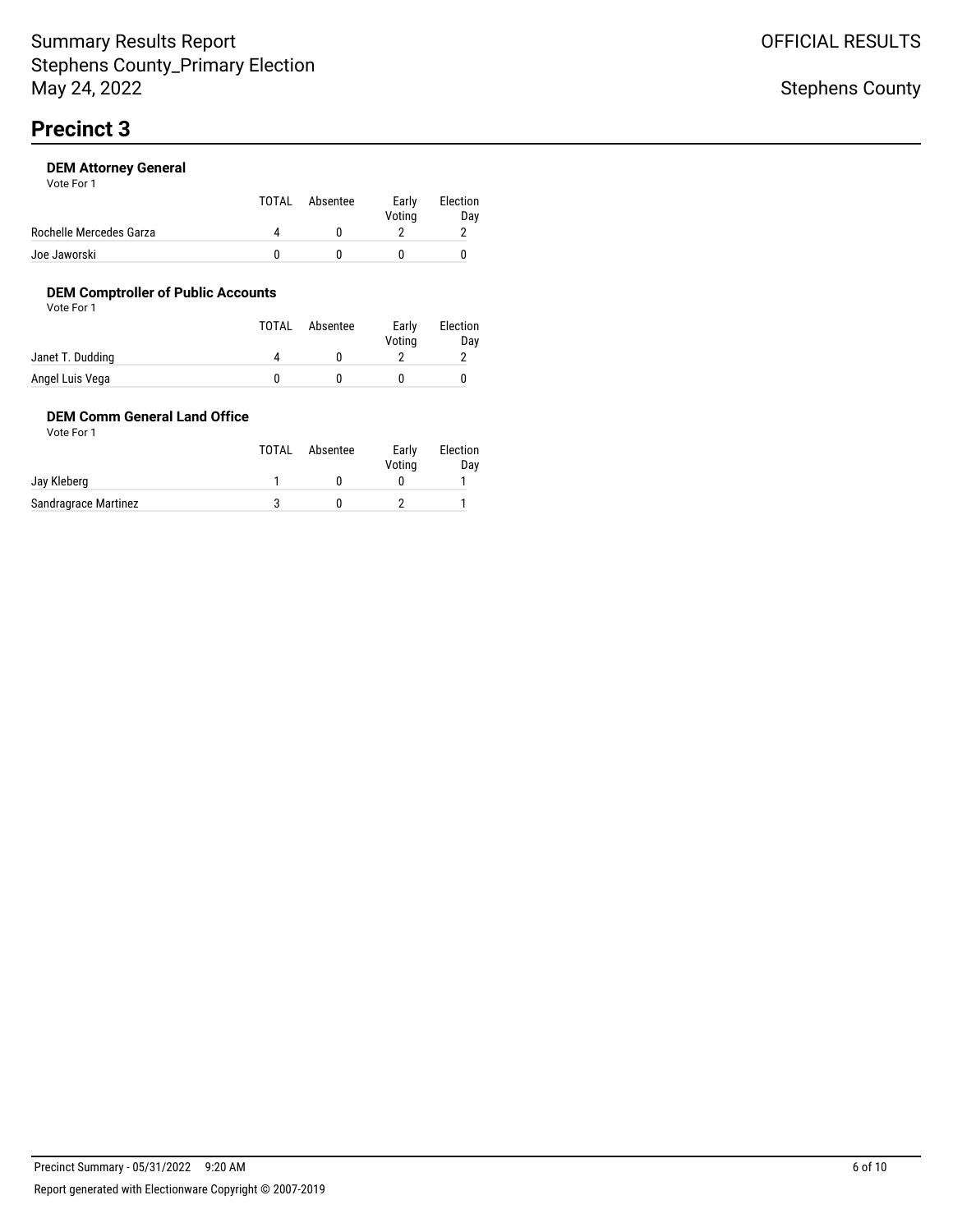## Stephens County

# **Precinct 4**

| <b>Statistics</b>                       | TOTAL    | Absentee       | Early<br>Voting | Election<br>Day |
|-----------------------------------------|----------|----------------|-----------------|-----------------|
| Registered Voters - Total               | 0        |                |                 |                 |
| Registered Voters - Republican Party    | 0        |                |                 |                 |
| Registered Voters - Democratic<br>Party | 0        |                |                 |                 |
| Registered Voters - NONPARTISAN         | 0        |                |                 |                 |
| <b>Ballots Cast - Total</b>             | 303      | 26             | 126             | 151             |
| Ballots Cast - Republican Party         | 300      | 24             | 125             | 151             |
| <b>Ballots Cast - Democratic Party</b>  | 3        | $\overline{2}$ | 1               | 0               |
| <b>Ballots Cast - NONPARTISAN</b>       | 0        | 0              | 0               | 0               |
| <b>Ballots Cast - Blank</b>             | 0        | 0              | 0               | 0               |
| Voter Turnout - Total                   | 0.00%    |                |                 |                 |
| Voter Turnout - Republican Party        | 0.00%    |                |                 |                 |
| Voter Turnout - Democratic Party        | $0.00\%$ |                |                 |                 |
| <b>Voter Turnout - NONPARTISAN</b>      | 0.00%    |                |                 |                 |

### **REP Attorney General**

| Vote For |  |
|----------|--|
|          |  |

|                | <b>TOTAL</b> | Absentee | Early<br>Votina | Election<br>Dav |
|----------------|--------------|----------|-----------------|-----------------|
| Ken Paxton     | 203          | 16       | 85              | 102             |
| George P. Bush | 93           |          | 38              | 49              |

### **REP Comm General Land Office**

| Vote For 1 |  |
|------------|--|
|------------|--|

|                    | <b>TOTAL</b> | Absentee | Early<br>Votina | Election<br>Day |
|--------------------|--------------|----------|-----------------|-----------------|
| Dawn Buckingham    | 174          | 17       | 70              | 78              |
| <b>Tim Westley</b> | 87           |          | 29              | 54              |

#### **REP Railroad Commissioner** Vote For 1

| .               | TOTAL | Absentee | Early<br>Votina | Election<br>Day |
|-----------------|-------|----------|-----------------|-----------------|
| Wayne Christian | 207   | 18       | 82              | 107             |
| Sarah Stogner   | 58    |          | 26              | 28              |

## **REP State Representative, Dist 60**

| Vote For 1 |  |  |
|------------|--|--|
|------------|--|--|

|              | <b>TOTAL</b> | Absentee | Early<br>Votina | Election<br>Day |
|--------------|--------------|----------|-----------------|-----------------|
| Mike Olcott  | 84           |          | 33              | 39              |
| Glenn Rogers | 214          |          |                 | 111             |

### **DEM Lieutenant Governor**

|                  | TOTAL | Absentee | Early<br>Voting | Election<br>Day |
|------------------|-------|----------|-----------------|-----------------|
| Mike Collier     |       |          |                 |                 |
| Michelle Beckley |       |          |                 |                 |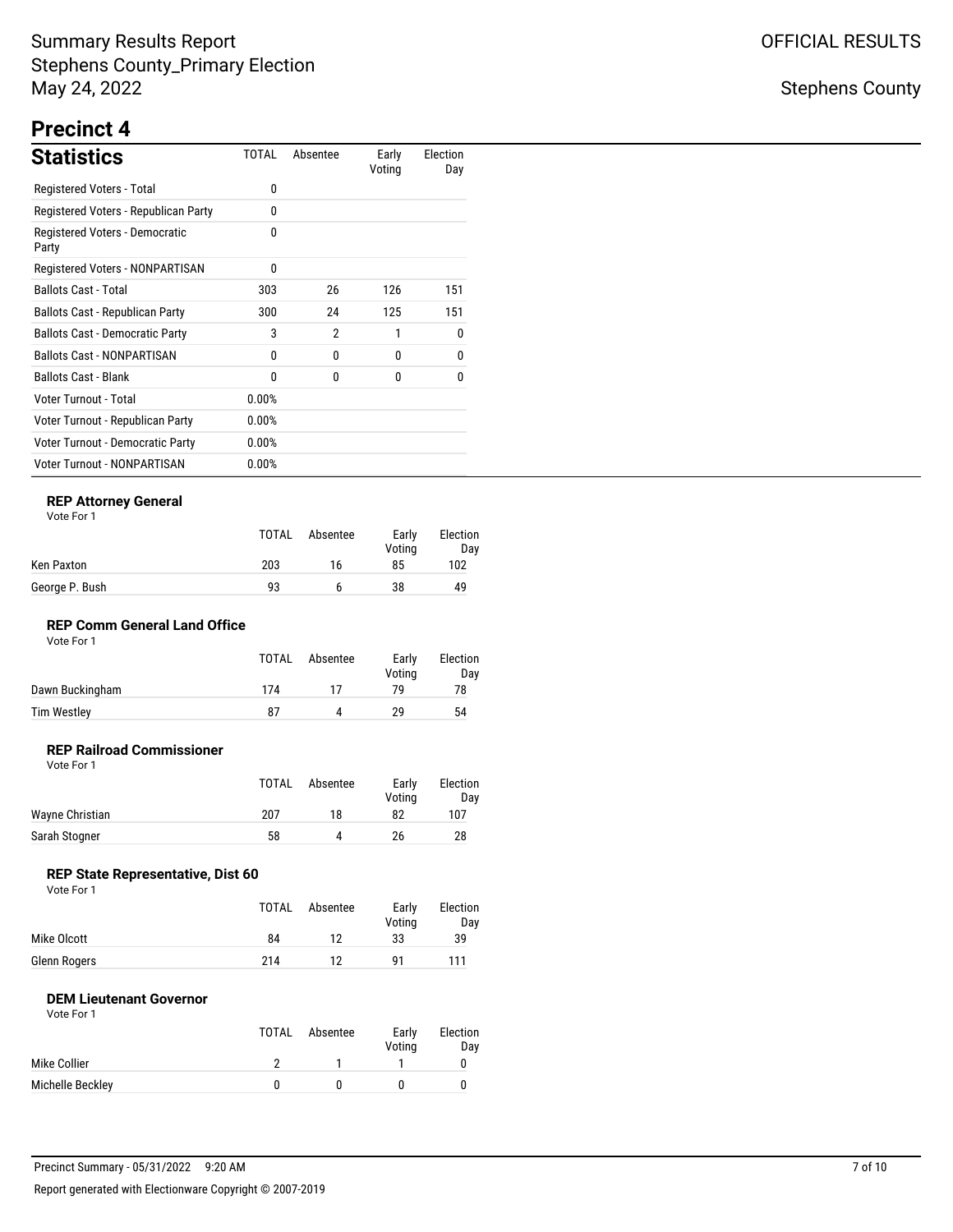| Vote For 1              |       |          |                 |                 |
|-------------------------|-------|----------|-----------------|-----------------|
|                         | TOTAL | Absentee | Early<br>Voting | Election<br>Day |
| Rochelle Mercedes Garza |       |          |                 |                 |
| Joe Jaworski            |       |          |                 |                 |

## **DEM Comptroller of Public Accounts**

Vote For 1

|                  | TOTAL | Absentee | Early<br>Voting | Election<br>Day |
|------------------|-------|----------|-----------------|-----------------|
| Janet T. Dudding |       |          |                 |                 |
| Angel Luis Vega  |       |          |                 |                 |

### **DEM Comm General Land Office** Vote For 1

|                      | TOTAL | Absentee | Early<br>Votina | Election<br>Day |
|----------------------|-------|----------|-----------------|-----------------|
| Jay Kleberg          |       |          |                 |                 |
| Sandragrace Martinez |       |          |                 |                 |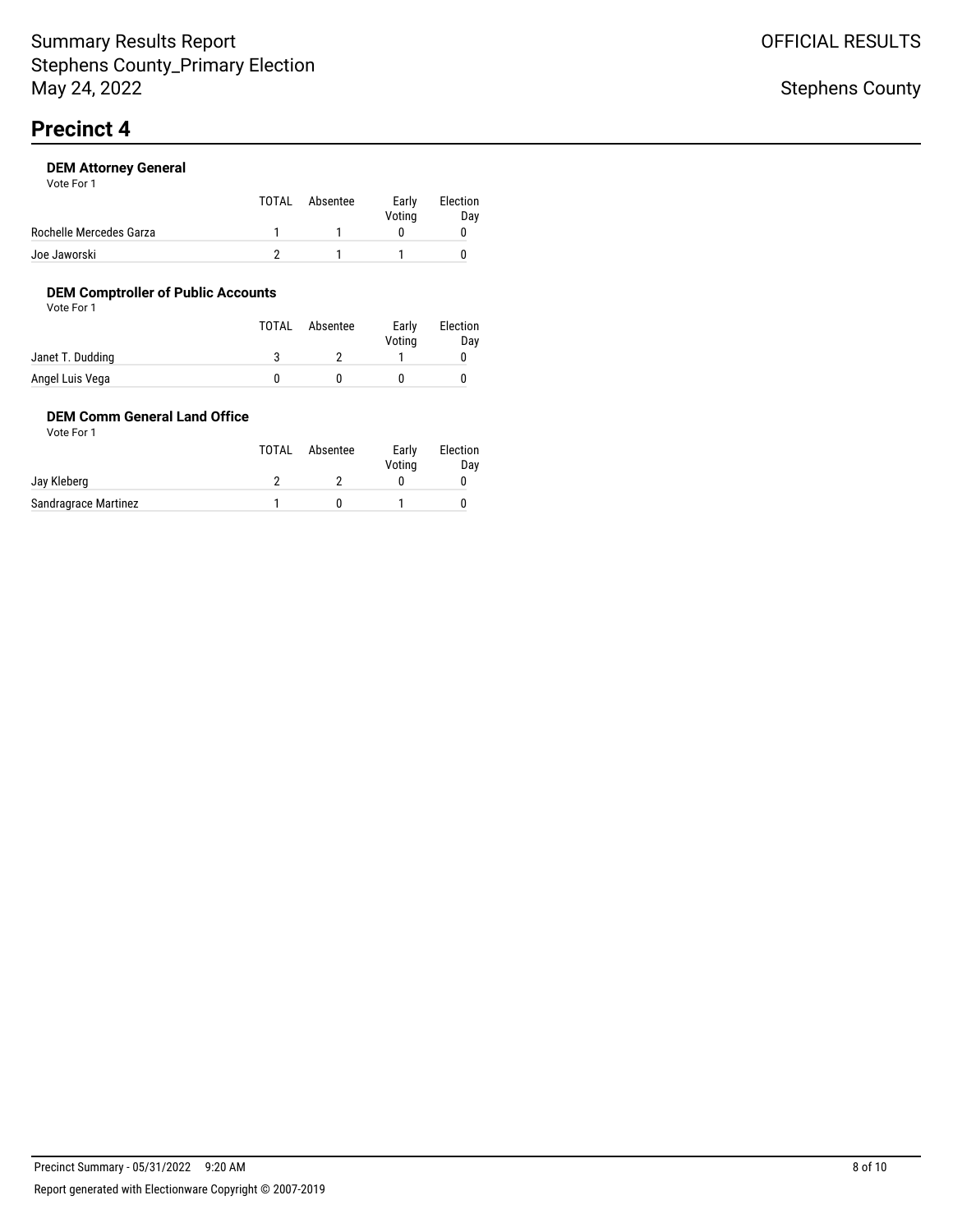## Stephens County

# **Precinct 5**

| <b>Statistics</b>                       | TOTAL    | Absentee | Early<br>Voting | Election<br>Day |
|-----------------------------------------|----------|----------|-----------------|-----------------|
| Registered Voters - Total               | 0        |          |                 |                 |
| Registered Voters - Republican Party    | 0        |          |                 |                 |
| Registered Voters - Democratic<br>Party | $\Omega$ |          |                 |                 |
| Registered Voters - NONPARTISAN         | 0        |          |                 |                 |
| <b>Ballots Cast - Total</b>             | 76       | 11       | 38              | 27              |
| Ballots Cast - Republican Party         | 75       | 10       | 38              | 27              |
| <b>Ballots Cast - Democratic Party</b>  | 1        | 1        | 0               | 0               |
| <b>Ballots Cast - NONPARTISAN</b>       | 0        | 0        | 0               | 0               |
| <b>Ballots Cast - Blank</b>             | 0        | 0        | 0               | 0               |
| Voter Turnout - Total                   | 0.00%    |          |                 |                 |
| Voter Turnout - Republican Party        | 0.00%    |          |                 |                 |
| Voter Turnout - Democratic Party        | 0.00%    |          |                 |                 |
| <b>Voter Turnout - NONPARTISAN</b>      | 0.00%    |          |                 |                 |

### **REP Attorney General**

| Vote For |  |
|----------|--|
|          |  |

|                | <b>TOTAL</b> | Absentee | Early<br>Votina | Election<br>Day |
|----------------|--------------|----------|-----------------|-----------------|
| Ken Paxton     | 57           |          | 26              | 23              |
| George P. Bush | 17           |          |                 |                 |

### **REP Comm General Land Office**

| Vote For 1 |  |
|------------|--|
|------------|--|

|                 | <b>TOTAL</b> | Absentee | Early<br>Votina | Election<br>Dav |
|-----------------|--------------|----------|-----------------|-----------------|
| Dawn Buckingham | 50           |          |                 |                 |
| Tim Westley     | 1 Q          |          |                 |                 |

#### **REP Railroad Commissioner** Vote For 1

|                 | TOTAL | Absentee | Early<br>Votina | Election<br>Day |
|-----------------|-------|----------|-----------------|-----------------|
| Wayne Christian | 55    |          |                 | 20              |
| Sarah Stogner   | 11    |          |                 | 4               |

## **REP State Representative, Dist 60**

| Vote For 1 |  |  |
|------------|--|--|
|------------|--|--|

|              | TOTAL | Absentee | Early<br>Votina | Election<br>Day |
|--------------|-------|----------|-----------------|-----------------|
| Mike Olcott  | 25    | ь        |                 |                 |
| Glenn Rogers | 49    | ∽        | 25.             | 19              |

### **DEM Lieutenant Governor**

|                  | TOTAL | Absentee | Early<br>Voting | Election<br>Day |
|------------------|-------|----------|-----------------|-----------------|
| Mike Collier     |       |          |                 |                 |
| Michelle Beckley |       |          |                 |                 |